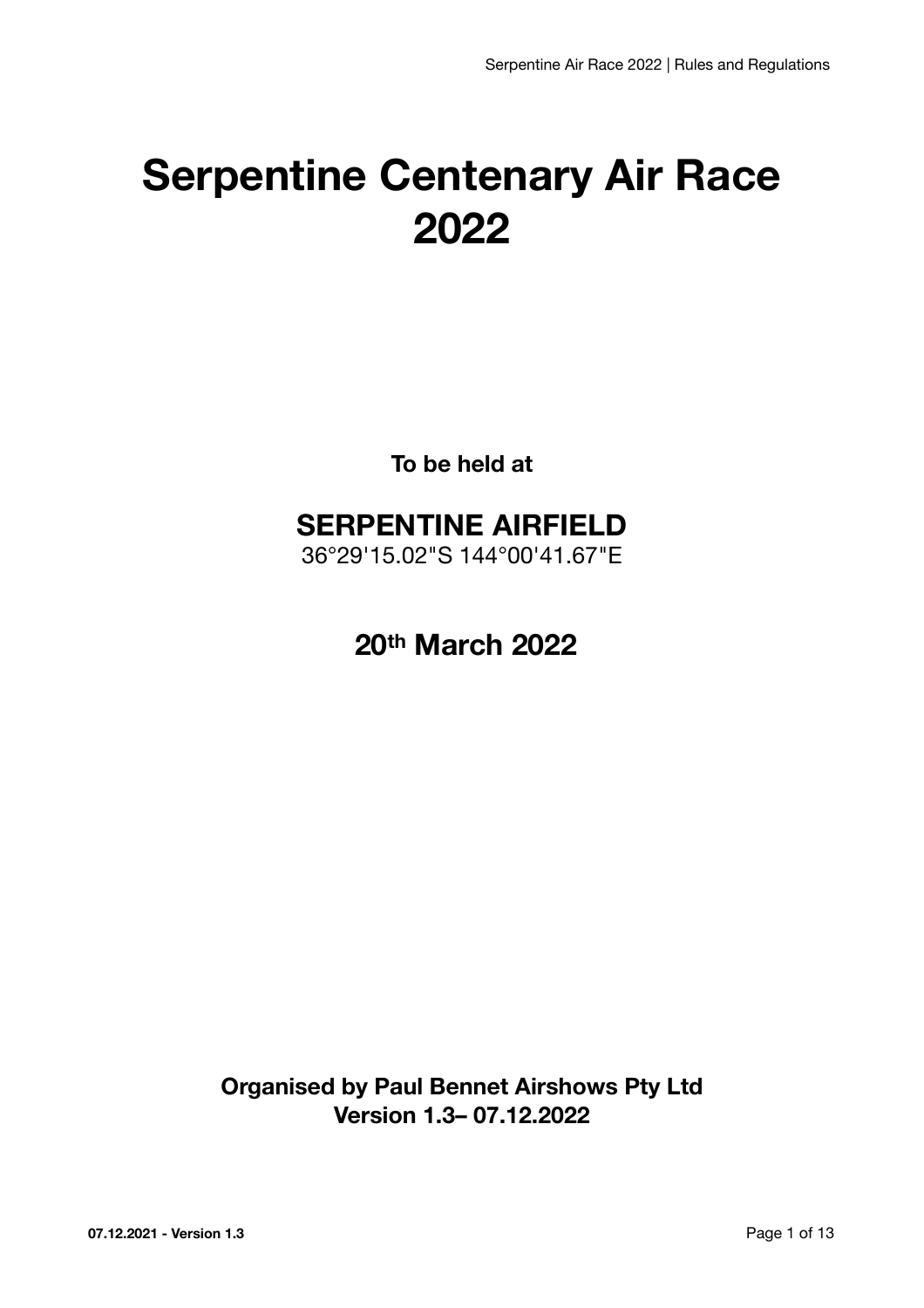# **RULES AND REGULATIONS**

# **SECTIONS**

- **1.** Definitions
- **2.** The Race
- **3.** Major Prizes and Awards
- **4.** Pilot/Crew Qualifications
- **5.** Aircraft Eligibility
- **6.** Conditions of Entry
- **7.** Fuel Penalty
- **8.** Method of Scoring
- **9.** Penalties
- **10.** Aircraft Verification
- **11.** Racing Numbers
- **12.** Briefing
- **13.** Rules of the Air
- **14.** Flight Planning
- **15.** Starting
- **16.** Finishing
- **17.** Fuelling and Refuelling
- **18.** Personnel
- **19.** Protests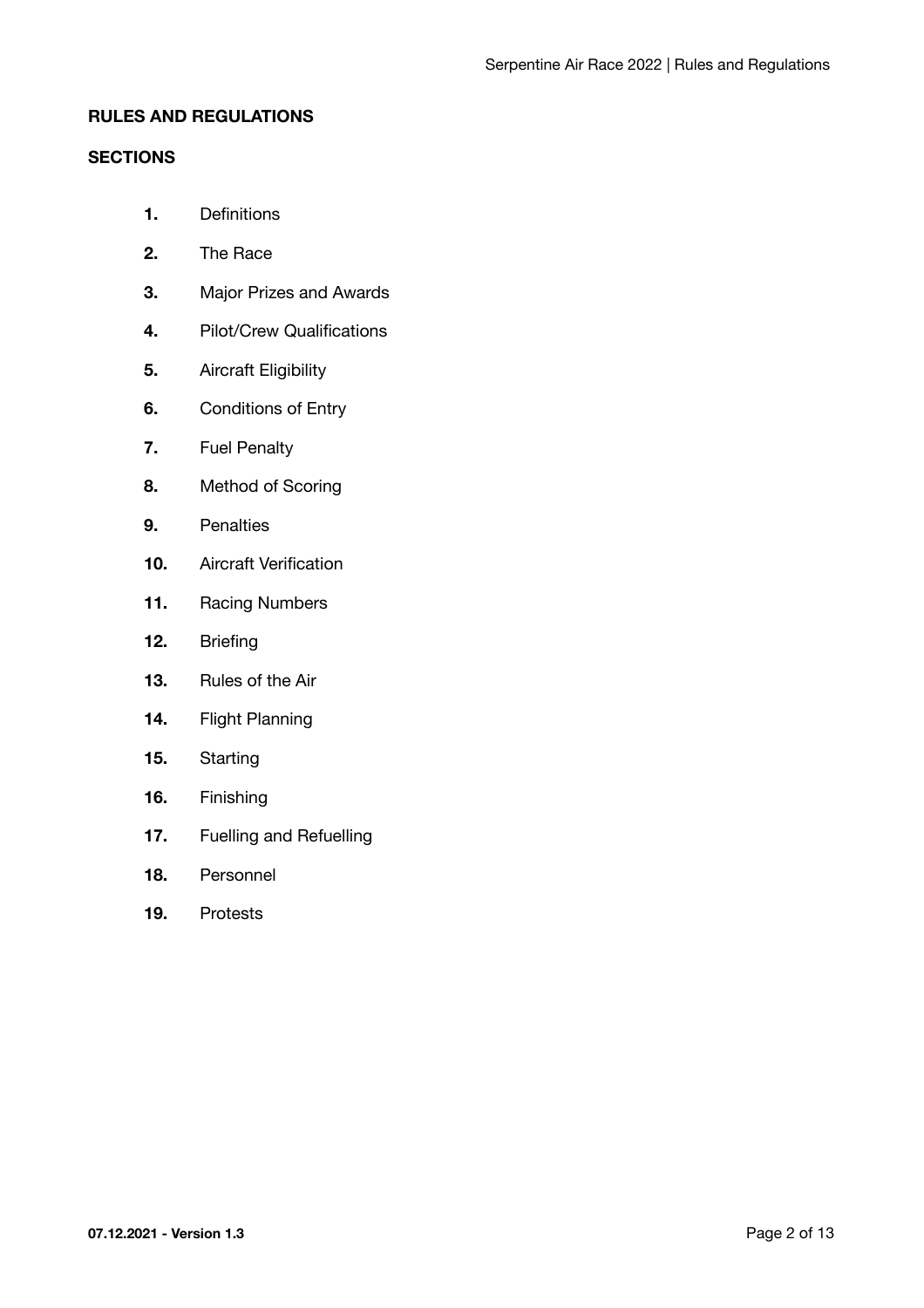# **SECTION 1 - DEFINITIONS**

#### **1.1 "COMMITTEE" & "AIR RACE COMMITTEE"**

is made up of The Race chairman and his committee members.

#### **1.2 "COMPETITOR"**

includes the entrant, pilot, crew person, and where the context is appropriate, the aircraft.

#### **1.3 "CHECK POINT"**

means any V location, reporting point, or overfly point designated in the RULES or at an official briefing.

#### **1.4 "OFFICIALS" or "OFFICIALS OF THE RACE"**

for the purposes of these RULES includes the:

Air Race Committee Chief and other Scrutineers Chief and other Marshall's Starters, Timekeepers, and Observers Chief and other Refuellers

#### **1.5 "ORGANISERS"**

means the, the Air Race Committee, Paul Bennet Airshows Pty Ltd and the East Loddon Historical Society.

#### **1.6 "THE RACE"**

The Serpentine Centenary Air Race 2022

# **SECTION 2 – THE RACE**

**2.1** The Race is a one day event restricted to DH82 (Tiger Moth) aircraft.

The organisers rely on each competitor to exercise good airmanship at all times in the interest of safety, and display acceptable sportsmanship throughout the duration of the race.

**2.2** The race is conducted under the Visual Flight Rules.

The actual race legs will be conducted as follows:

**Departure**: Serpentine Airfield | 36 29.183 S 144 00.694 E

 **First Way Point**: Boort Airport - YBBT | 36 08.300 S 143 43.330 E

 **Second Way Point**: Mitiamo Township – MITI | 36 12.700 S 144 13.800 E

**Finish Line**: Serpentine Airfield | 36 29.183 S 144 00.694 E

**2.3** The Organisers reserve the right to nominate intermediate turning points or, if deemed necessary by them, alternate routes which will be announced at pre flight briefings.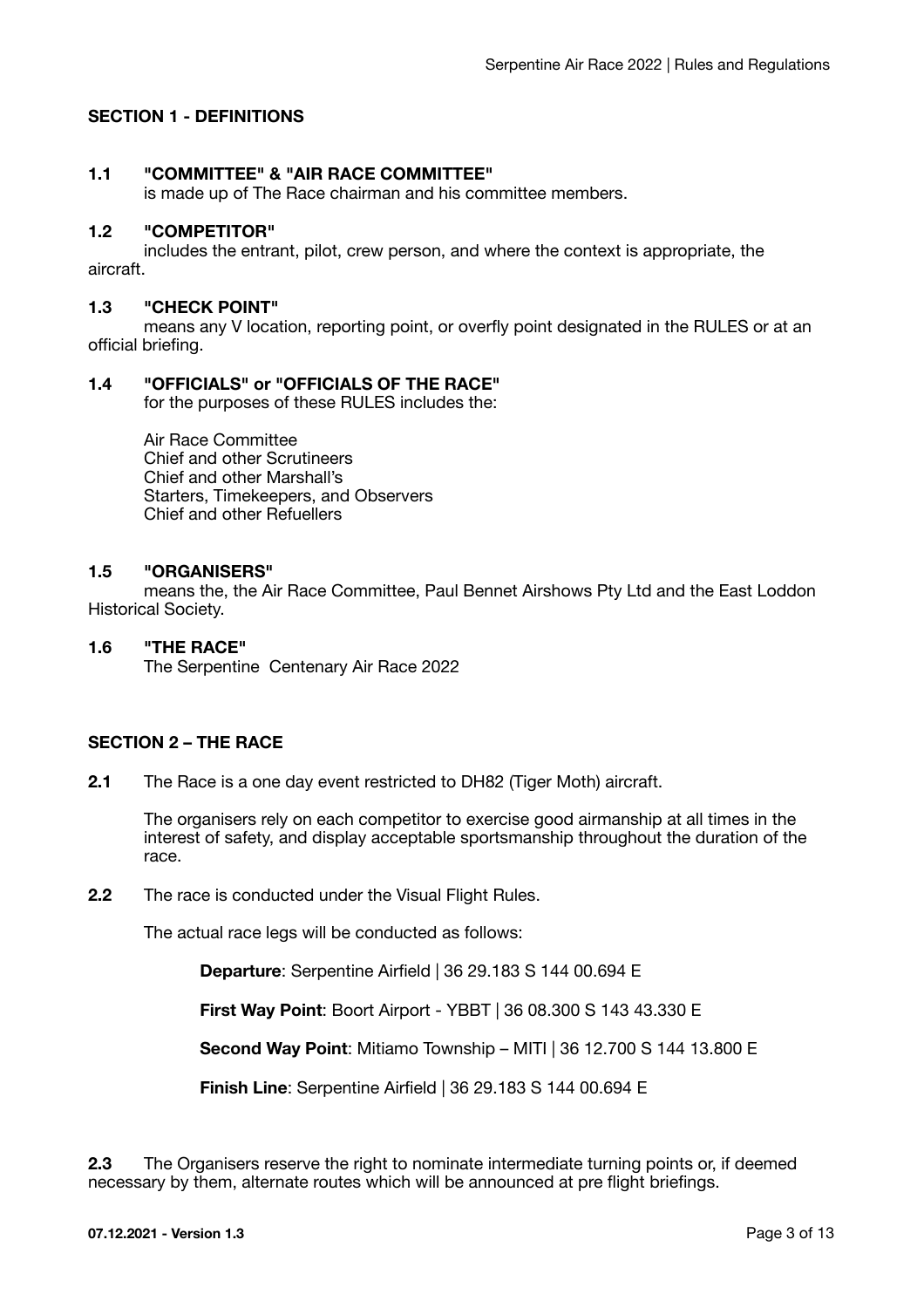# **SECTION 3 - MAJOR PRIZES AND AWARDS**

**3.1** The Race will carry prizes including as follows:

| <b>FIRST PLACE:</b>  | Trophy + 1yr AvPlan Subscription |
|----------------------|----------------------------------|
| <b>SECOND PLACE:</b> | Trophy + 1yr AvPlan Subscription |
| THIRD PLACE:         | Trophy + 1yr AvPlan Subscription |

- **3.2** No aircraft can win more than one of the above prizes.
- **3.3** It is possible that additional prizes may be arranged.
- **3.4** Each competitor will receive a Air Race T-Shirt and commemorative medallion.

# **SECTION 4 – PILOT / CREW QUALIFICATIONS**

**4.1** Entries in the Race will only be accepted from entrants who nominate as pilot-incommand/s persons holding a RPL (Recreational Pilots License) or higher category qualification and entries will only be accepted from crews of two persons or at the discretion of the organising committee.

There is no requirements for the nominated crew-person to hold any license.

**4.2** A change crew-person will be allowed up to 48 hours before the start of the race provided the Committee is notified in writing. After this time, a change of crew-person will only be allowed with the approval of the stewards.

**4.3** A crew shall consist of a pilot-in-command plus a crew-person.

**4.4** A change of pilot in command is not permitted for registered aircraft. A change in pilot in command requires the submission of a new registration prior the registration deadline.

**4.5** The pilot-in-command nominated on the entry form will be required to produce for the scrutineers:

- **A.** Their valid pilot's licence
- **B.** Evidence of their FR SEA (Flight Review) and Medical Certificate
- **C.** Current aircraft maintenance release

**D.** Consent forms and indemnity forms signed by the parents or Guardian of any crew-person or passenger under the age of 18 years.

**E.** Airframe and Engine log books if engine has aluminium alloy heads.

**F.** Evidence of insurance cover in accordance with the requirements of paragraph 4.6 of these rules. (See also Clause 6.8).

**4.6** The evidence of insurance cover as required by Rule 4.5 shall take the following form:

An endorsement note from the aircraft's insurance company which states that its Third Party and Passenger Liability insurance (in respect of that aircraft):

**1.** Has been extended to include the Serpentine Air Race 2022, and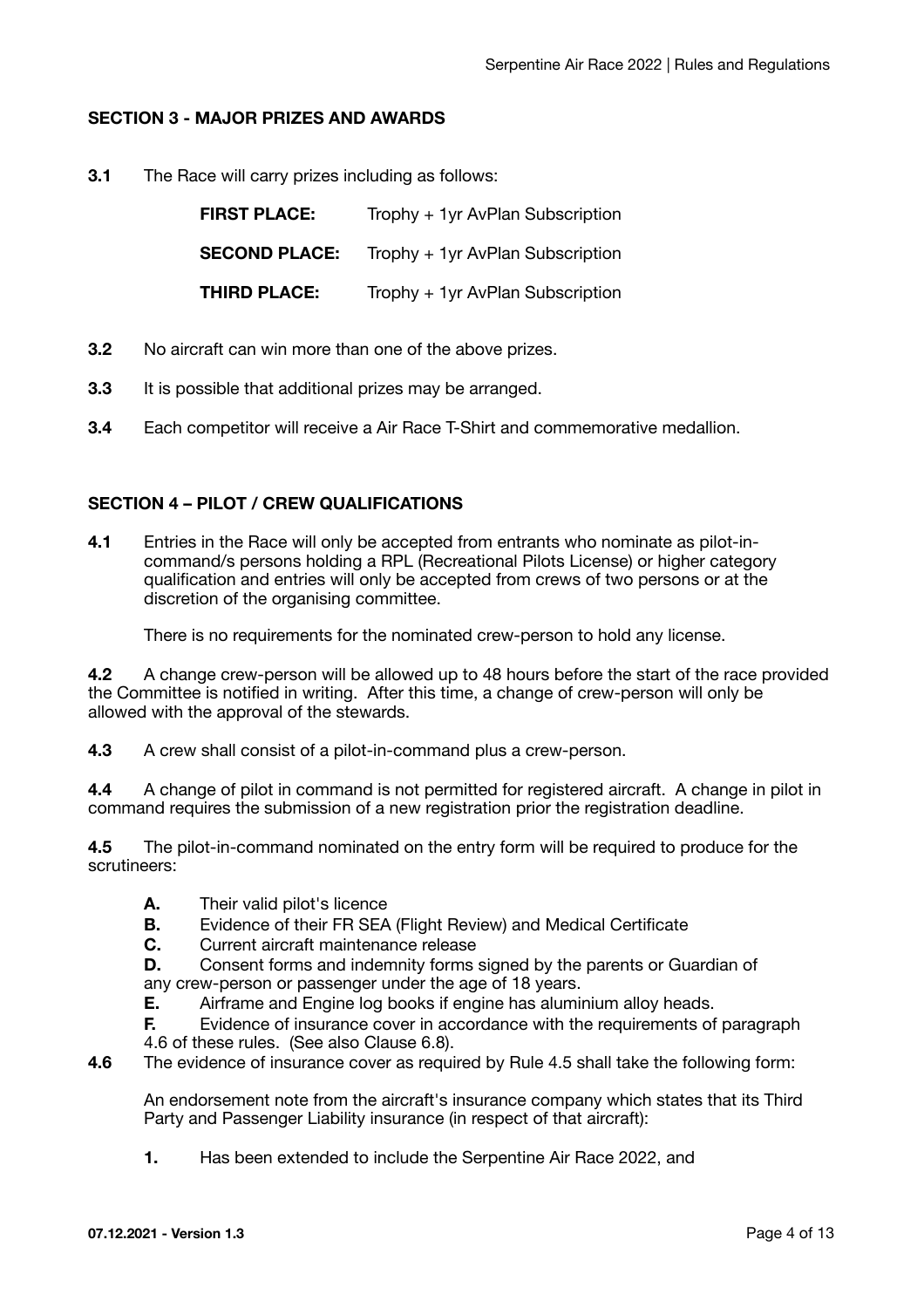**2.** Has been endorsed to include as the insured the organisers, Paul Bennet Airshows Pty Ltd, for their respective rights, interests and liabilities under that policy, and

**3.** The sum assured shall be a be a minimum sum of \$5,000,000 for Third Party and \$5,000,000 for Passenger Liability.

**4.** The policy must insure the entrant, crew, passengers and those persons representatives and employers against liability arising out of the participation in this race in respect of such persons and the aircraft.

#### **ALL ENTRANTS SHOULD CONTACT THEIR OWN BROKER OR UNDERWRITER WITH WHOM THE AIRCRAFT IS NORMALLY INSURED TO ENSURE THAT THE REQUIREMENTS OF THESE RULES ARE COMPLIED WITH PRIOR TO THE COMMENCEMENT OF THE EVENT.**

# **SECTION 5 - AIRCRAFT ELIGIBILITY**

**5.1** The Race is restricted to:

- **(a)** Tiger Moth Aircraft, powered by Gipsy Major Series I Engines with a compression ratio of not more than 5.25 to 1.
- **(b)** Tiger Moth Aircraft powered by Gipsy Major Series I Engines with a compression ratio greater than 5.25 to 1.

**5.2** Any alterations or modifications carried out on the airframe engine or propeller other than as listed on the entry form will automatically debar the aircraft from starting in the race.

**5.3** All aircraft must be in standard form in accordance with the DeHavilland 82 Overhaul Manual and during the race must carry tie down gear and wheel chocks.

However canopy aircraft will be considered eligible provided they conform in all other respects.

**5.4** The combination of fuel jets fitted to the carburetor must be in accordance with the advice contained in the Gypsy Major overhaul Manual.

- **5.5** All rigging must be in accordance with:
	- **(a)** The regulations of the Aviation Authority of the country of registration.
	- **(b)** The manufacturer's rigging specifications.
- **5.6** Taping is not permitted and stripping of the aircraft inside or out in any way is prohibited.
- **5.7** Determination of the race eligibility of any specific aircraft modification or alteration may be requested from the Committee, which reserves the right to refuse participation to any aircraft not fully meeting the requirements set out in these rules and regulations. Alternatively an aircraft that doesn't meet the requirements may participate at the discretion of the committee and with a pre-agreed penalty applied.

**5.8** Aircraft entered under paragraph 5.1(b) shall incur a time penalty of +5% of the total elapsed time for the race taken by that aircraft.

**5.9** Aircraft fitted with long range tanks may or not use those tanks during the race. Those who elect not to utilise the aux tank must ensure it is empty prior to refuelling by pumping any remaining contents into the main tank.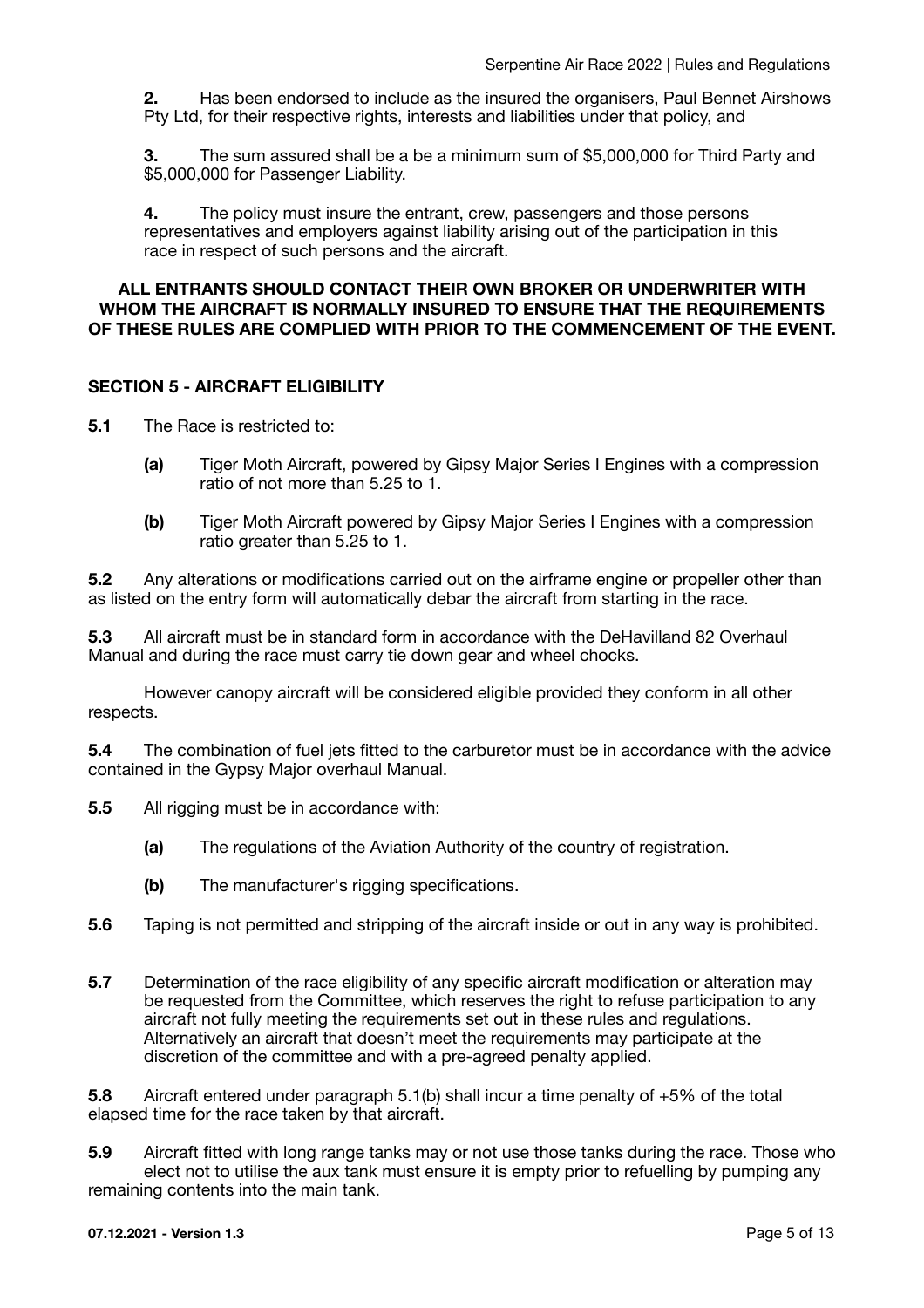**5.10** Mixture Control - it is mandatory that all mixture controls be locked into rich.

#### **SECTION 6 - CONDITIONS OF ENTRY**

- **6.1** All applications to enter the race must be submitted on the official entry form must be received by the Air Race Committee by the registration cut off date.
- **6.2** Late entries may be accepted at the Air Race Committee discretion. Late entries may not receive competitors kits as some items may not be available.

**6.3** Any alteration to the particulars given on the entry form must be in writing to the Committee and acceptance will be subject to the decision of the Committee.

**6.4** The entrant shall agree to the placing of such identifying signage in such positions on the aircraft as the major sponsor should deem suitable.

**6.5** All occupants carried in competing aircraft must sign an indemnity form indemnifying Paul Bennet Airshows and the Air Race Committee against all claims and expenses.

**6.6** Persons under the age of 18 years must produce the written consent of and identification by their parent or guardian.

**6.7** Evidence that insurance is valid as required by rule 4.5 must be produced for verification at the time of scrutineering or at any time during the race on the request of the Committee.

**6.8** In any question regarding the acceptance of entries or the eligibility of crew or aircraft under these regulations, the decision of the Committee shall be final.

**6.9** The Stewards of the race reserve the right to postpone abandon or cancel the race.

**6.10** The Committee reserve the right to alter or add to these regulations and to issue supplementary regulations as they see fit.

**6.111** The interpretation of these regulations or of any regulation hereinafter issued shall rest entirely with the Stewards.

**6.14** The entrant shall be solely responsible to the organisers for due observance of these regulations and shall be the person with whom the Organisers shall deal with in respect thereof or in respect to any question arising out of this event.

**6.15** A breach of any of the regulations governing the race will render the entrant and competitor liable to penalties or disqualification.

**6.16** The competitors must comply with current Civil Aviation Orders and Regulation in force and be subject to any temporary restrictions or concessions which may have been made by the Chief Executive or his authorised officers for the time being.

**6.17** There is no entry fee for competitors.

**6.18** The organisers will supply fuel for the competitors aircraft, free of charge, for the race and departure from serpentine airfield only.

**6.19** The officials of the race are deemed to be experts in the exercising of judgement in carrying out their duties.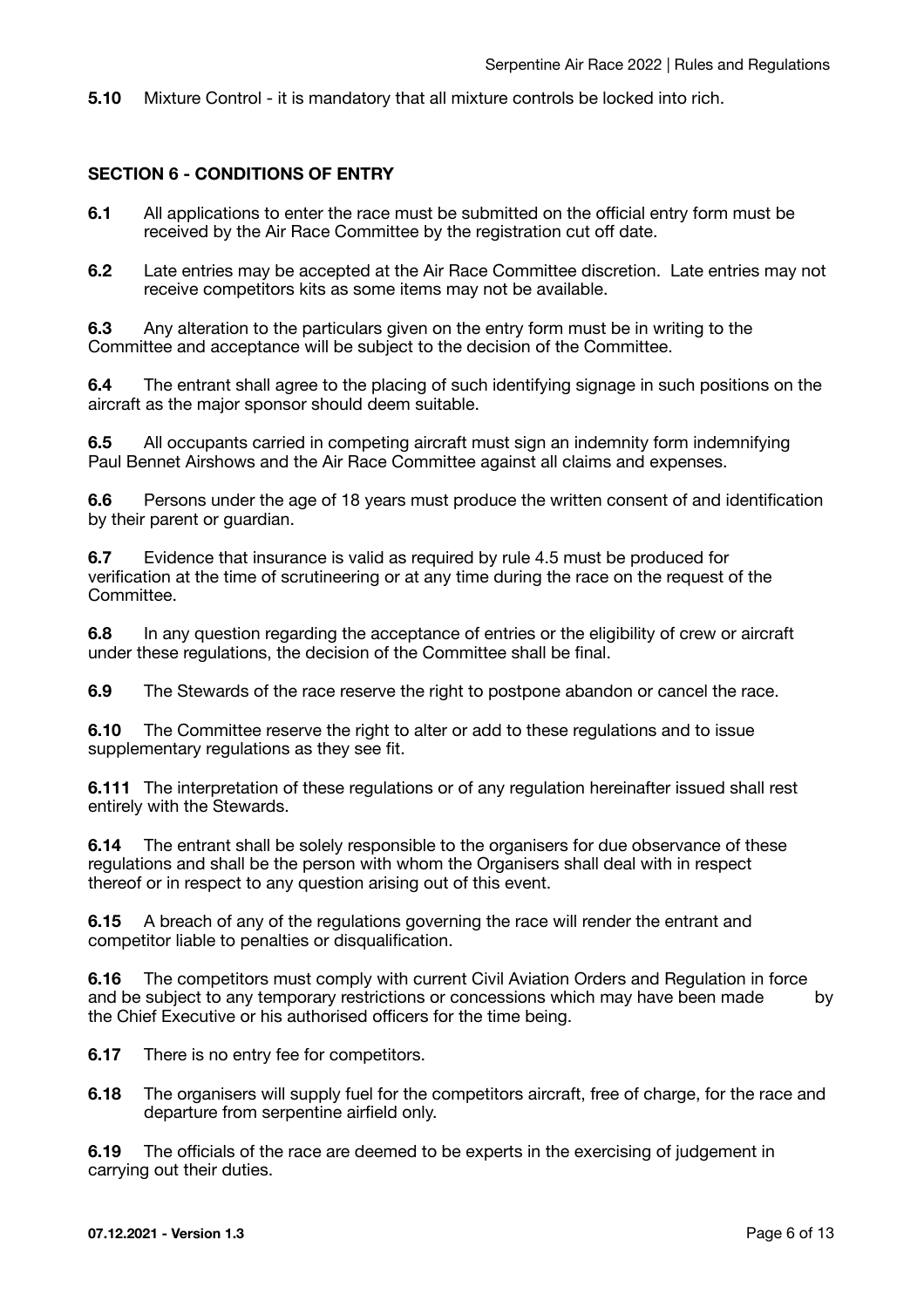# **SECTION 7 - FUEL PENALTY**

- **7.1** There will be a fuel penalty based on the average fuel consumption during the race.
- **7.2** The penalty shall be calculated as follows:
	- **(a)** Competitors using less than 33.0 litres per hour no penalty.
	- **(b)** Competitors using 33.0 and 34.1 litres per hour will receive **a 2 minute penalty.**

**(c)** Competitors using more than 34.1 but not exceeding 36.4 litres per hour will receive a **5 minute penalty**.

**(d)** Competitors using in excess of 36.4 litres per hour will receive a **10 minute penalty**.

Such addition shall be deemed to allow for overall taxi and landing times.

**7.3** In the event that a competitor, due to unsafe conditions on final approach is forced to go around and complete an additional circuit, an additional 1.5 minutes will be added to the aircraft's race time for the purpose of calculating fuel consumption.

It is the pilot's responsibility to lodge a claim for a go round allowance which will only be allowed subject to the Stewards determination.

# **SECTION 8 - METHOD OF SCORING**

**8.1** Elapsed time will start when the competitor is "flagged off" at take off point.

This time will be recorded by an official timekeeper.

Pilots should record their starting times on the card provided at the briefing.

**8.2** Elapsed time will end when the aircraft flies over a designated finish point. This time will be recorded by an official timekeeper.

A visual check that the aircraft is in fact overhead or in the correct position will be made.

Pilots should also record this time on their record sheet.

**8.3** If the pilot has to return to the airfield because of weather, malfunctioning of the engine or other reason, all the time thus used will be included in the total elapsed time for scoring purposes. The time must be logged again on the next attempt to depart.

**8.4** Elapsed time, corrected for any penalties incurred and/or handicap factor will equal the corrected time and the corrected time will determine the result of the race. The winning competitor will be the one with the lowest corrected time.

# **SECTION 9 - PENALTIES**

**07.12.2021 - Version 1.3** Page 7 of 13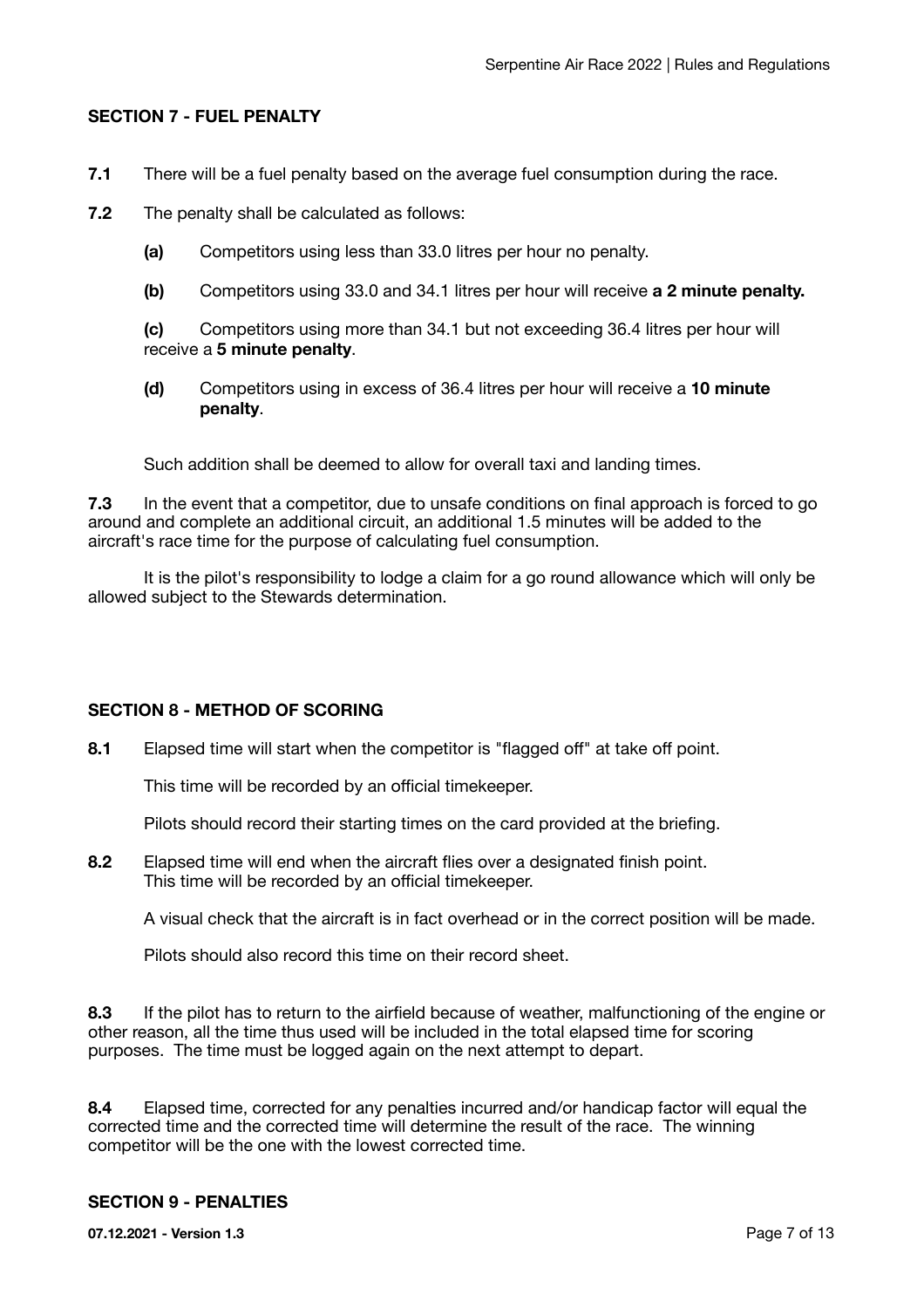In connection with the imposition of penalties, Race Officials are deemed to be experts.

# **NAVIGATION/FLYING PENALTIES**

- **9.1** Turning below 500ft above ground **PENALTY** - 3 minutes.
- **9.2** Failing to overfly a check point **PENALTY** - 20 minutes
- **9.3** Overflying a check point but not in the direction of, nor between the arms of the V **PENALTY** - 5 minutes.
- **9.4** Non compliance with briefing instructions. **PENALTY** - 15 minutes.
- **9.5** Not identifying a marking at a designated location **PENALTY** – 10 minutes
- **9.6** Not overflying a designated check point or the landing destination reporting point
	- **(a)** and identifying the letter or other marking,
- **or** *or* 
	- **(b)** in the nominated direction, or
	- **(c)** in accordance with the RULES or as specified at an official briefing. **PENALTY** - 10 Minutes (for each breach)

If another Penalty Rule applies, then that Rule's penalty shall be imposed in lieu of this Rule.

# **STARTING PENALTIES**

- **9.7** Starting without chocks **PENALTY** - 10 minutes.
- **9.8** Failure to start or to attempt to start the engine at least three minutes prior to departure time
	- **PENALTY** 5 minutes.
- **9.9** Commencing take off before the official signal to start is given PENALTY - 5 minutes.

# **OTHER PENALTIES**

**9.10** Breach of any other rule or briefing instruction. **PENALTY** - Such time penalty as the stewards shall determine, being not less than two (2) minutes.

#### **DISQUALIFICATION PENALTIES**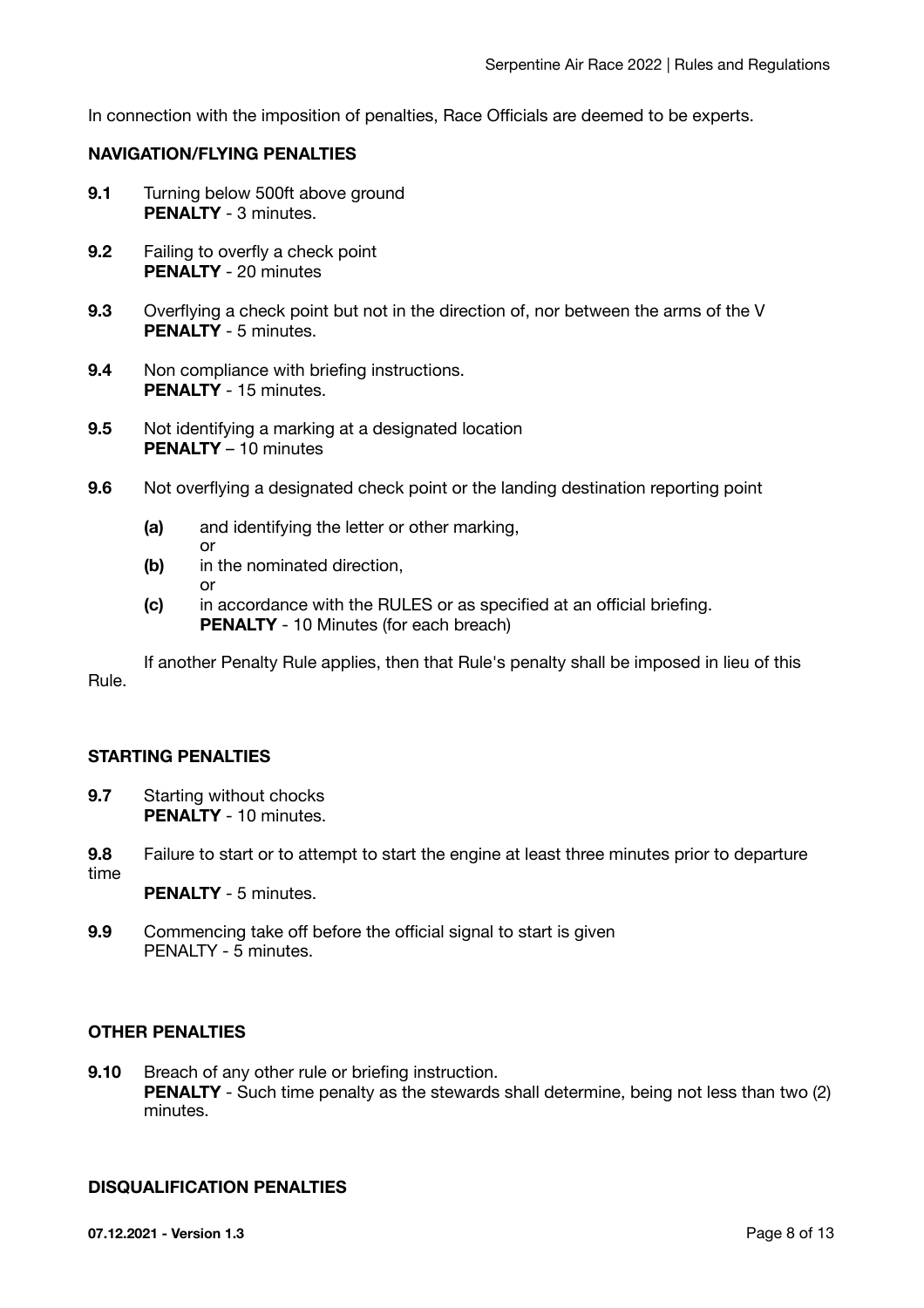**9.11** Refuelling at any point other than a designated refuelling point, except with prior consent of the Stewards and/or two members of the Air Race Committee and then only under their direct supervision

**PENALTY** - disqualification.

- **9.12** Starting engines without a pilot on board (ie sitting in) the aircraft **PENALTY** - disqualification.
- **9.13** Operating an aircraft in a manner which compromises the safety of competitors, officials, the public or members of the media

**PENALTY** - disqualification.

- **9.14** Breach of RULE 15.6 (not starting the race within 15 minutes of preceding aircraft) **PENALTY** - disqualification
- **9.15** Breach of RULE 12.1 (failure to attend pre-flight briefing] **PENALTY** - disqualification.
- **9.16** Breach of RULE 13.2 (Unsafe operation) **PENALTY** - disqualification.

# **SECTION 10 - VERIFICATION OF AIRCRAFT**

**10.1** Each aircraft must be verified by the Scrutineers before it will be permitted to start in the race proper.

Verification will commence at Serpentine Airfield at 0700 hours on Sunday the 20th of March 2022.

Aircraft arriving at Serpentine Airfield after 0900 hours on Sunday the 20th of March 2022 will be verified in order of arrival.

Whilst every endeavour will be made to inspect all aircraft in the time available, no guarantee can be given by the Committee that late arrivals can be cleared prior to the start of the race.

#### **Race starts at 1100 hours.**

**10.2** For verification, the pilot must have available for inspection all documents detailed at section 4.5 of these rules.

**10.3** The competitor or their representative must be available until their aircraft had been examined and certified by the officials. NO alterations to the aircraft or its equipment will be permitted after it has been verified by the officials.

**10.4** From the time of verification until the end of the race, the aircraft must not leave the aerodrome unless the competitor has obtained written permission from the Stewards, or unless it is departing on a race stage.

This permission does not allow the aircraft to land away from the aerodrome, other than as provided for in the race stage(s).

**10.5** Aircraft may be required to be examined and/or engines stripped at the request of Race Scrutineers before or after the race in order to verify the particulars given on the entry form and subsequent notifications and to check that the Certificate of Airworthiness or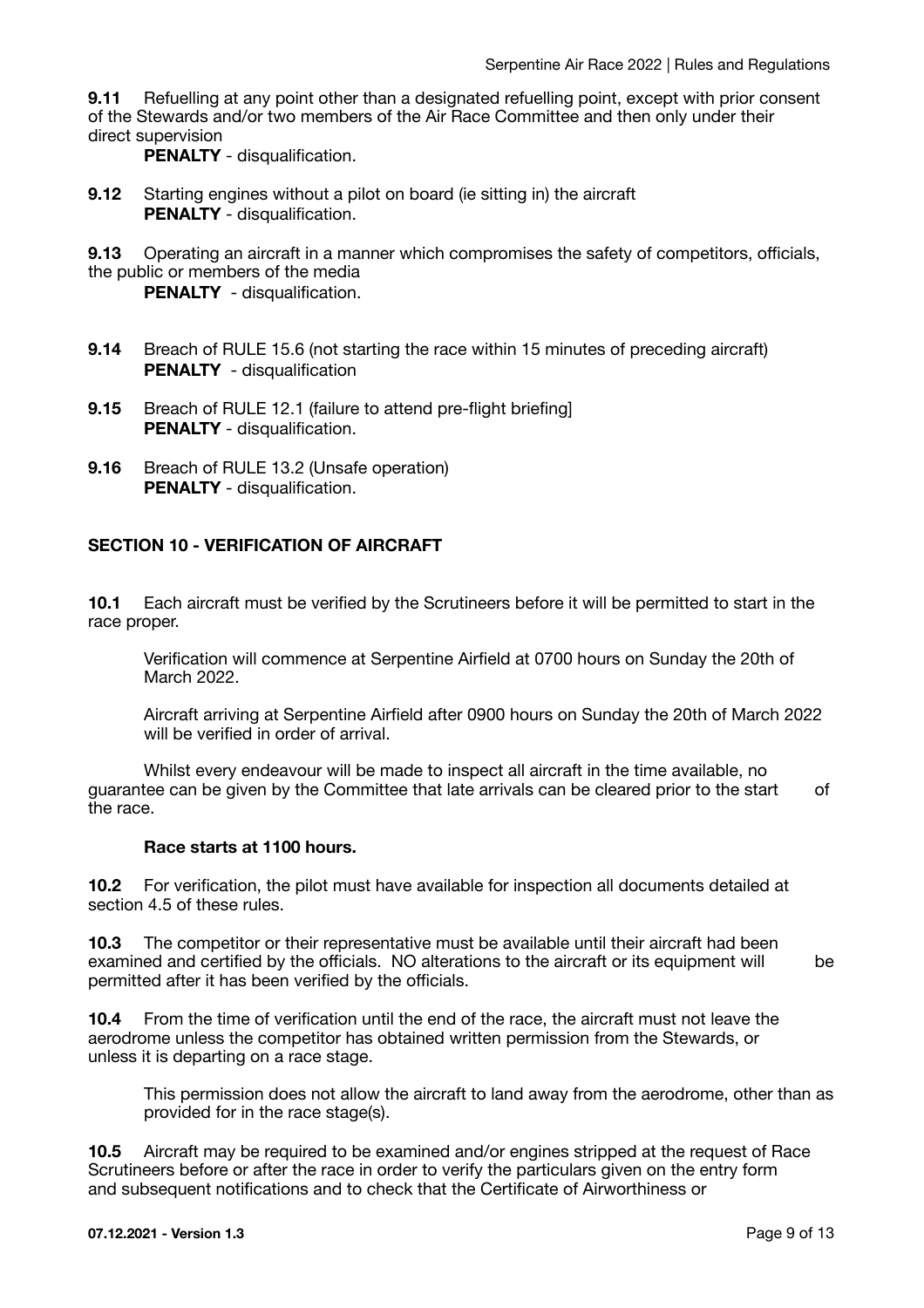equivalent document issued by the appropriate recognised authority is valid, or for any purpose in connection with these regulations.

Any cost incurred during the operations described in paragraph 10.5 shall be borne by the entrant.

# **SECTION 11 – RACING NUMBERS**

**11.1** Specially prepared racing numbers may be provided to each entrant at no additional cost. Should they be required, all race numbers will be distributed to each arriving aircraft at Serpentine Airfield. Please contact the Chief Marshall at the Official briefing area. It is the responsibility of the pilot in command to obtain his race number.

# **SECTION 12 – RACE BRIEFINGS**

**12.1** The pilot in command must attend the main briefing which will be held at the Serpentine Airfield on 1000 hours on Sunday the 20th of March 2022. Failure to attend the main briefing will render the competitor ineligible to win a prize unless co-ordinated with the race committee if delayed due operational reasons in getting to Serpentine Airfield.

**12.2** At the main briefing, pilots may request clarification of these rules and regulations, but no discussion relating to a change of rules will be entered into unless a change is deemed advisable by the Stewards in the interest of safety.

#### **SECTION 13 – RULES OF THE AIR**

**13.1** All flying during the race must be in accordance with the Civil Aviation Regulations, Civil Aviation Orders, Aeronautical Information Publications and Visual Flight Rules.

**13.2** Fast Taxiing or failure to yield right of way in the air or on the ground and/or lack of vigilance by the pilot to observe and avoid other traffic at all times either in flight or on the ground may lead to disqualification. After take off aircraft must climb to 500 feet before commencing a turn.

**13.3** In the event of any competitor not being in a position to take off at his or her stated times but wishing to continue the race, it will be left to the starter's discretion to flag off such a competitor as soon as possible after his or her scheduled time, provided this will in no way retard or delay the dispatch of any other competitor.

#### **SECTION 14 - FLIGHT PLANNING**

**14.1** Competitors may not depart or deviate from the route or track specified except in an emergency, when the normal reporting procedure must be followed.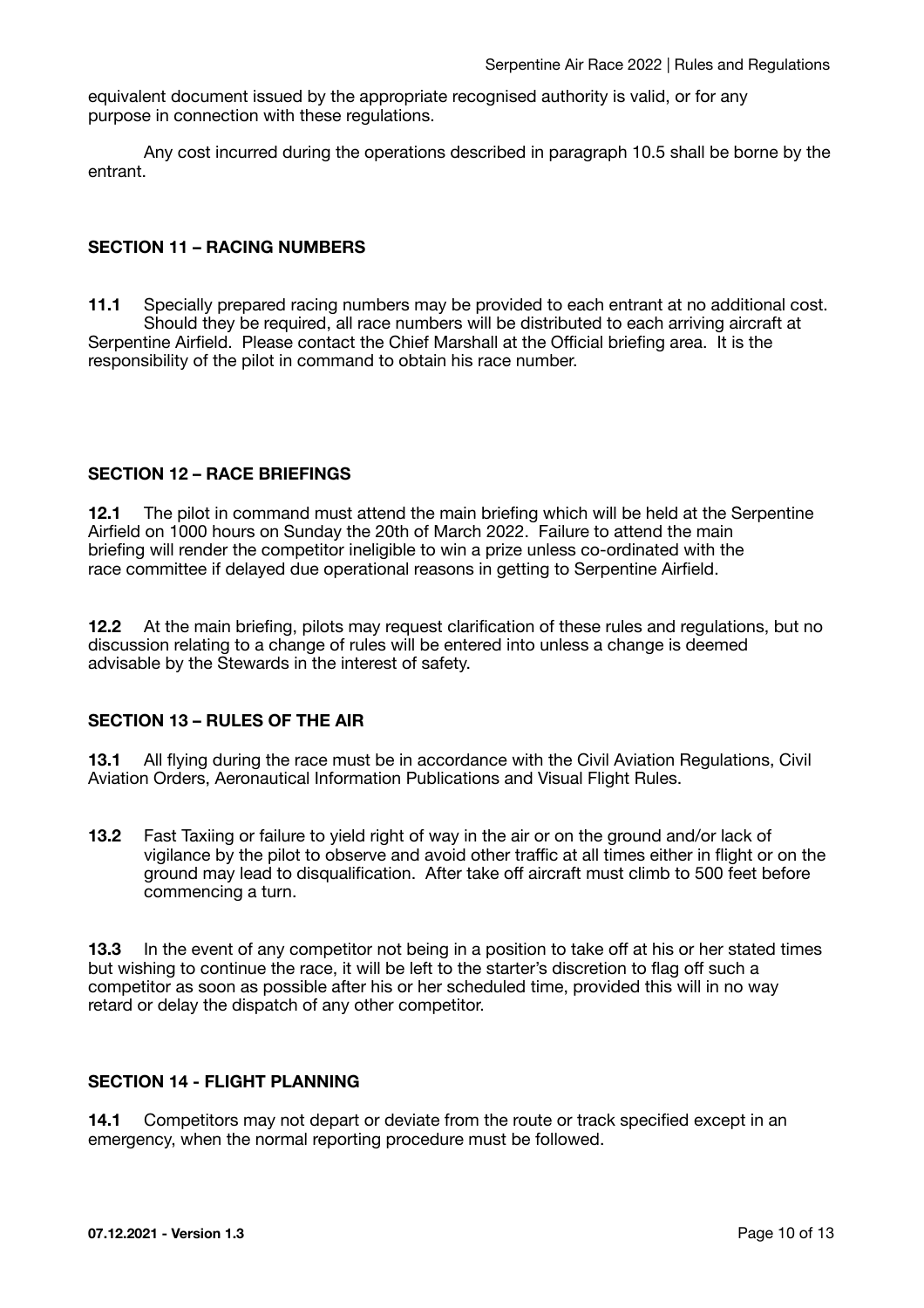**14.2** When overflying reporting points, aircraft must be flown at such height as may be notified at official briefing. Time over the top should be noted on aircrew race record sheets carried in the aircraft.

**14.3** The use of GPS devices including iPads with AvPlan etc. for the purpose of assisting in navigation is approved.

**14.4** In the event of weather or other considerations prohibiting flight along the nominated race routes or tracks, the Committee in consultation with the stewards may nominate alternative routes.

# **SECTION 15 - STARTING**

**15.1** All starts will be standing starts.

**15.2** The time and order of the starting will be announced at the daily pre-flight briefing.

Responsibility for finding out the time and order of the start and starting the engine at least three minutes prior to his nominated departure time and taxiing to the starting line, rests with each competitor.

**15.3** Competing aircraft will be directed by the marshalls from the marshalling area to the starting line where they will come under the direct control of the starter/timekeepers.

All pre-take off checks must be completed prior to the aircraft being called the starting line.

**15.4** Once an aircraft has been called to the starting line, the starter will give each competitor a five (5) second warning by raising a flag.

After this time has elapsed the starter will lower the flag sharply to the ground as a signal to start.

Any competitor starting before his/her signal will be penalised

**15.5** Any competitor failing to start upon the Starter's signal, must remove his/her aircraft if and when ordered to do so, after which he/she will only be allowed to start with the permission of the starter.

Any delay greater than fifteen (15) minutes after departure of previous aircraft will result in disqualification.

#### **SECTION 16 – FINISHING**

**16.1** On arrival back to the airfield, pilots are to fly at the briefed height over such points as are designated on the aerodrome pre-flight briefing.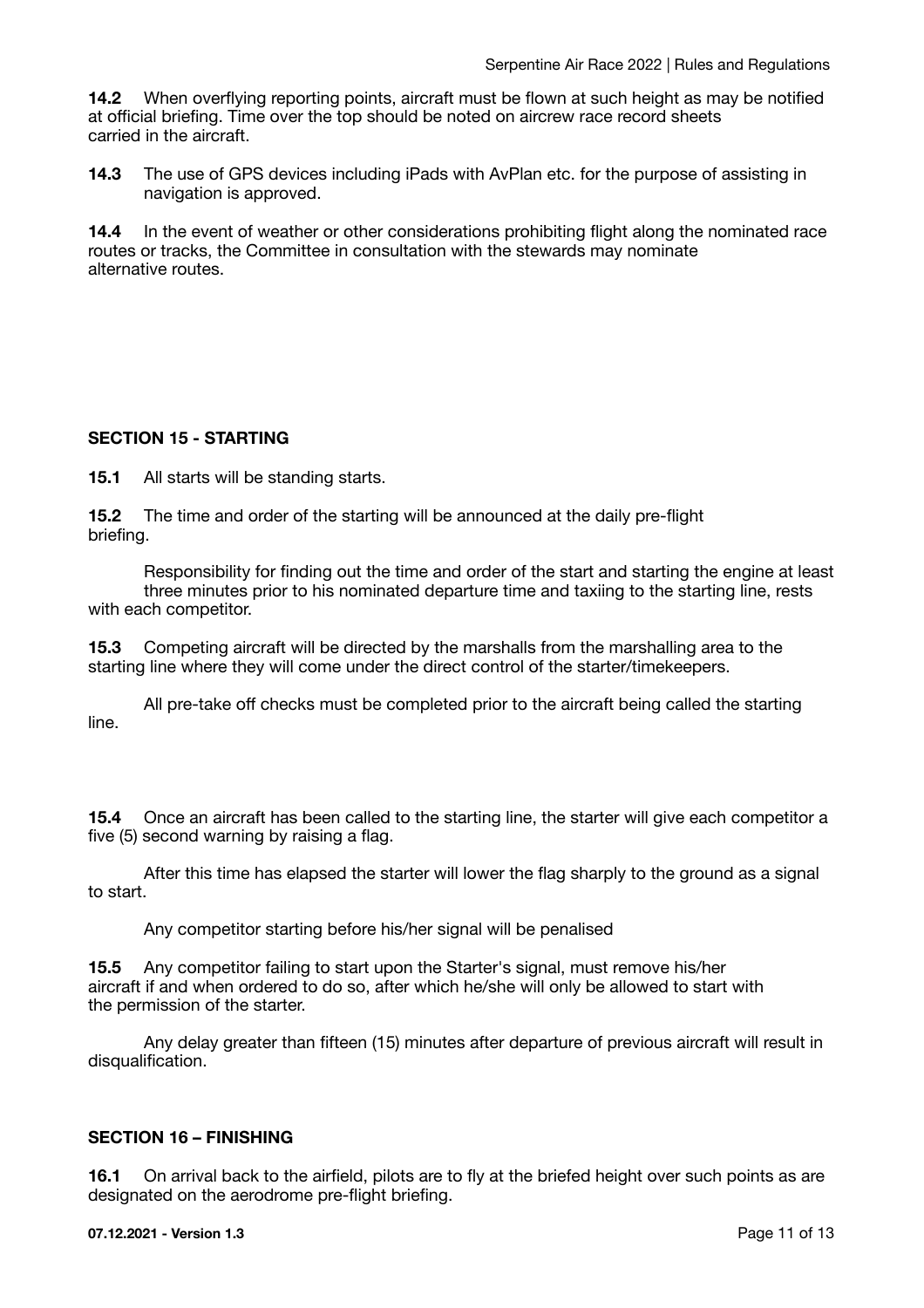**16.2** Observers and timekeepers will be stationed at designated points to visually identify aircraft arriving overhead.

**16.3** An aircraft will be timed as crossing the designated point the moment the aircraft passes over the timekeepers stationed at that point.

- **16.4** After arriving over the top, competitors are to adopt normal circuit procedure. Sudden changes of direction or speed are prohibited after crossing the designated points, but pilots should land in the minimum time consistent with the traffic conditions and safety.
- **16.5** After landing it is mandatory to taxi to the allotted parking space before stopping the engine.

# **SECTION 17 - FUELLING AND REFUELLING**

**17.1** On first arrival at Serpentine Airfield, each competitor will taxi to a position on the official parking line or designated area.

Each competitor will be responsible for tying down his/her aircraft on the official parking line, as no hangarage will be provided and aircraft will not be permitted to be removed from the line after official verification and acceptance.

- **17.2** The pilot in command or crew member must stand by the aircraft whenever it is refuelled.
- **17.3** Each aircraft must bring their own supply of engine oil. Oil will not be available at the airfield.
- **17.4** All aircraft will be under the control of the Marshall whose directions must be obeyed.

# **SECTION 18 - GROUND PERSONNEL COSTS**

**18.1** The Committee will NOT be responsible for providing personnel for the handling of aircraft on the ground.

**18.2** Entrants and competitors must make their own arrangements for themselves and their crews, and all other personnel attending upon their aircraft.

**18.3** The Committee assumes no responsibility for the payment of any hotel, transportation, fuel, mechanical or living expenses nor will it make any payment whatever to, on behalf of, or for any entrant, competitor, visiting pilot or mechanic or aircraft unless otherwise provided in these rules.

# **SECTION 19 - PROTESTS**

**19.1** Only competitors have the right to protest.

**19.2** A protest must be lodged in writing addressed to the Stewards and accompanied by a fee of \$50.00 which will be returned if the protest is upheld, otherwise it will be forfeited.

**19.3** Protests before the commencement of the race in relation to the validity of any entry or the qualification of competitors must be lodged at least twenty four hours before the start of the race. If the above mentioned matters have been brought to the notice of competitors

after this time limit, the right to protest shall remain until one hour before the start.

#### **07.12.2021 - Version 1.3** Page 12 of 13